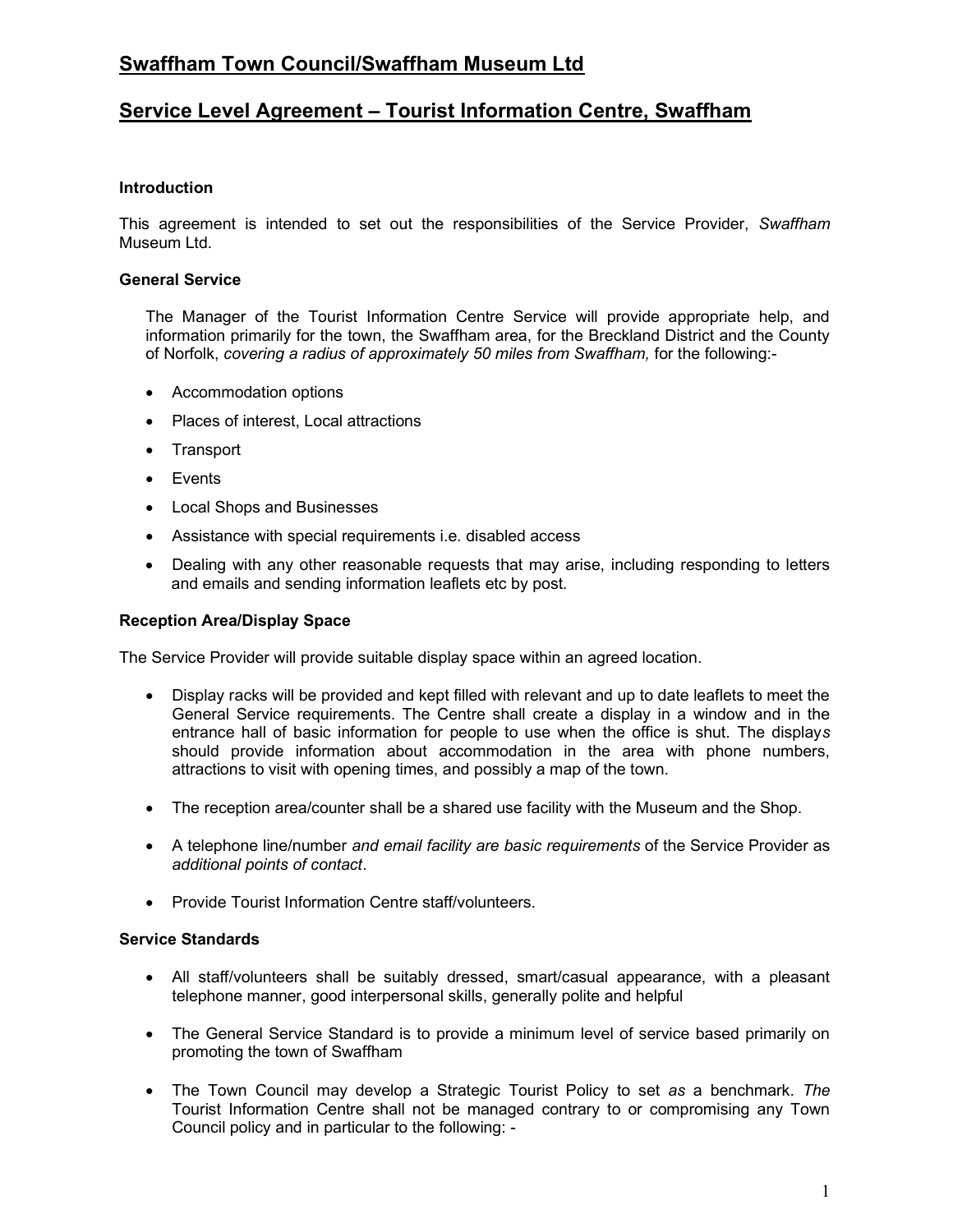- o Procedures for visitors to Town Council owned premises
- o Child Protection Policy
- o Health & Safety Policy
- o Emergency Evacuation & Fire Escape Procedure
- o Equal Opportunities
- In promoting the Tourist Information Centre this should be impartial and not be to the detriment of or favour to any specific business organisation, community group or the Town **Council**
- The Service Provider shall be responsible for the actions of their staff or volunteers and shall indemnify the Town Council in this regard. There is also a requirement to provide a copy of a public liability insurance certificate and details of adequate insurance for display racks etc
- The Service Provider shall have a single point of contact and liaise regularly with the Town Council, and in addition give a short-written report on an annual basis at the end of each calendar year
- The service provider to keep the TIC area in a clean and tidy condition

# Opening times

The following minimum requirement shall be met by the Service Provider in respect of public opening times: -

• The Tourist Information *Centre* shall be open to the general public for at least five days in every week, to include Saturday mornings from mid-February to Christmas, weekdays 10 am to 4 pm. These hours should be publicised.

# Financial arrangements

The following financial arrangements shall apply for the Tourist Information Centre Service with all payments being made by BACS: -

The annual fee of £3,070.00 shall be paid in three staged payments of  $£1,024$  on or before 15<sup>th</sup> April, and £1,023 on or before 15<sup>th</sup> June and  $15<sup>th</sup>$  September in each year and be subject to an annual review, as part of the Council's budget.

# Notice period

The notice period for both parties is to inform their respective counterparts in writing by  $31<sup>st</sup>$  October in the preceding year of the intention to either withdraw the service (by the Service Provider) or to withdraw the service level agreement (by Swaffham Town Council) for 1<sup>st</sup> April the following year.

This Service Level Agreement shall run from the 1<sup>st</sup> April 2020 for a period of three years and reviewed towards the end of that period.

# Changes to the Service Level Agreement

The Town Council reserves the right to modify or improve the Service Level agreement requirements, following consultations with the Service Provider.